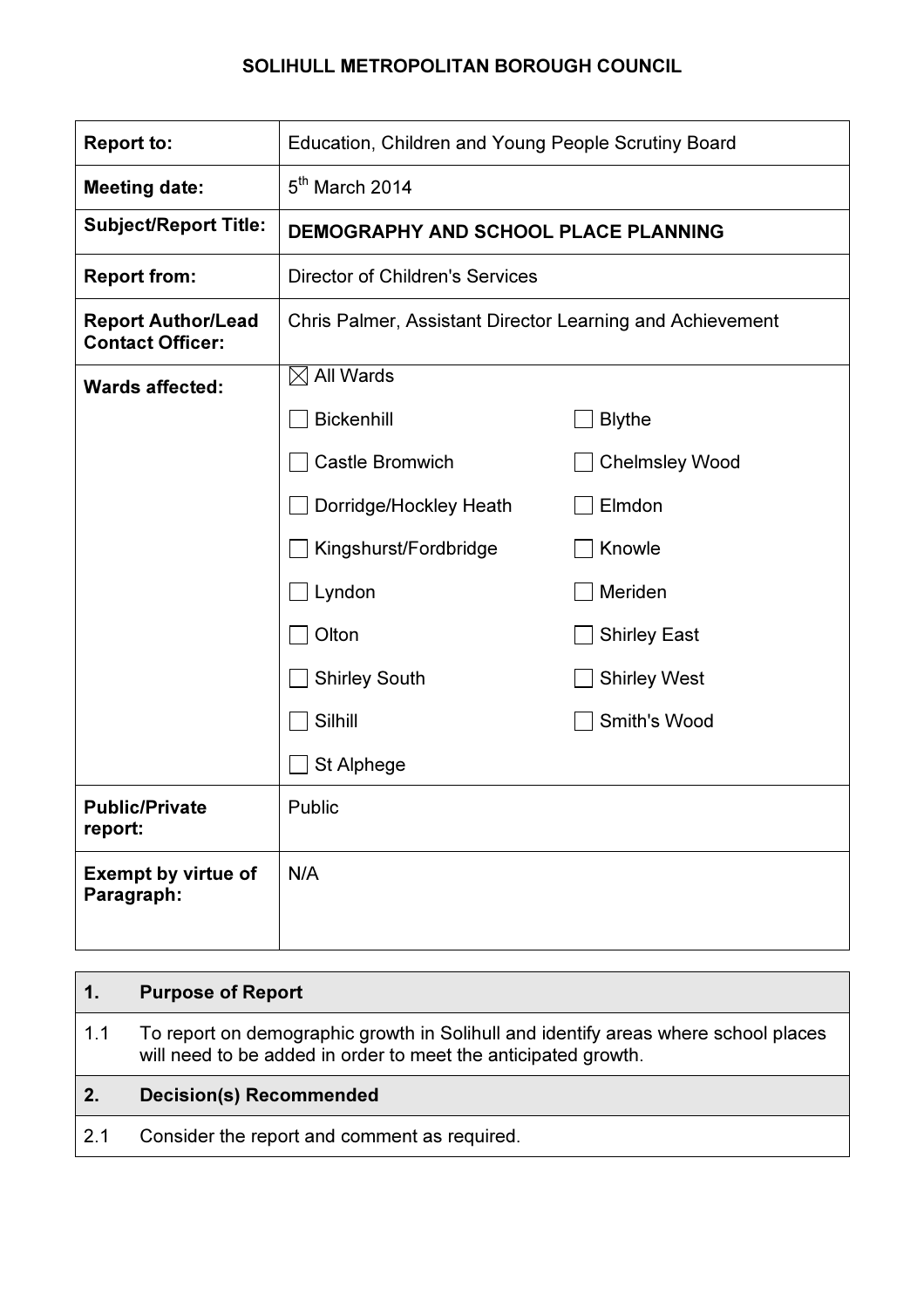#### 3. Background

- 3.1 In real terms there has been an increase in the number of children being born in Solihull over the last four years. The rate of growth is variable, with numbers of children resident in the North rising at a faster rate, than in the South of the Borough. This increase in local cohorts is leading to a reduction in offers of places to children resident in other local authorities. The increased numbers of children in north Solihull primary schools will be manageable once the primary school building programme is completed.
- 3.2 The increasing numbers in the south of the borough is a more complex issue. Some localised areas are seeing steady growth in Solihull children, and in most areas places not required for Solihull children are being taken up by children from other local authorities. This has led to most schools being full in all infant classes. This is creating difficulties for new families moving into the Borough.
- 3.3 At secondary level, there is significant capacity beyond the number of places required for Solihull children. In the south of the borough, these places are taken up by children from other local authority areas. There is some surplus capacity in north secondary schools.
- 3.4 The tables at appendix 1 show a breakdown for schools in the north and south of the borough, by year group. The number of places taken up by Solihull children, other local authority children and spare places are also shown.
- 3.5 Appendix 2 shows more detailed analysis at planning area level. Within each area, all schools are identified along with the numbers on roll by year group at September 2013. The tables also analyse where children live in relation to which zone the schools are located in. Anticipated housing developments in the area are also identified.
- 3.6 Following detailed analysis of birth rate trends, proposed housing developments and parental preference trends, the number of places required in each planning area until 2024 has been calculated and then compared with the current availability of school places to identify likely shortfalls. Where new school places are already planned this is shown to give a resulting shortfall of places. The next stage will be to consider how these additional places can be created and in which specific schools.
- 3.7 The following new primary school places will be required by 2024 within each area:

| <b>Planning area</b>   | <b>Primary places</b> | <b>Planned Places</b> |
|------------------------|-----------------------|-----------------------|
| North Solihull (North) | 180                   | 180                   |
| North Solihull (South) | 165                   | 165                   |
| Knowle Dorridge        | 0                     |                       |
| Lyndon Elmdon          | 149                   | 60                    |
| Monkspath              | 210                   |                       |
| <b>Rural East</b>      | 0                     |                       |
| <b>Rural South</b>     | 285                   |                       |
| Solihull Central       | 210                   |                       |
| Shirley East *         | O                     |                       |
| <b>Shirley West</b>    | 90                    | 90                    |
| TOTAL                  | 1289                  | 495                   |

\*Shirley East will be kept under review

3.8 The exact requirement for new places and the underlying cause of the growth varies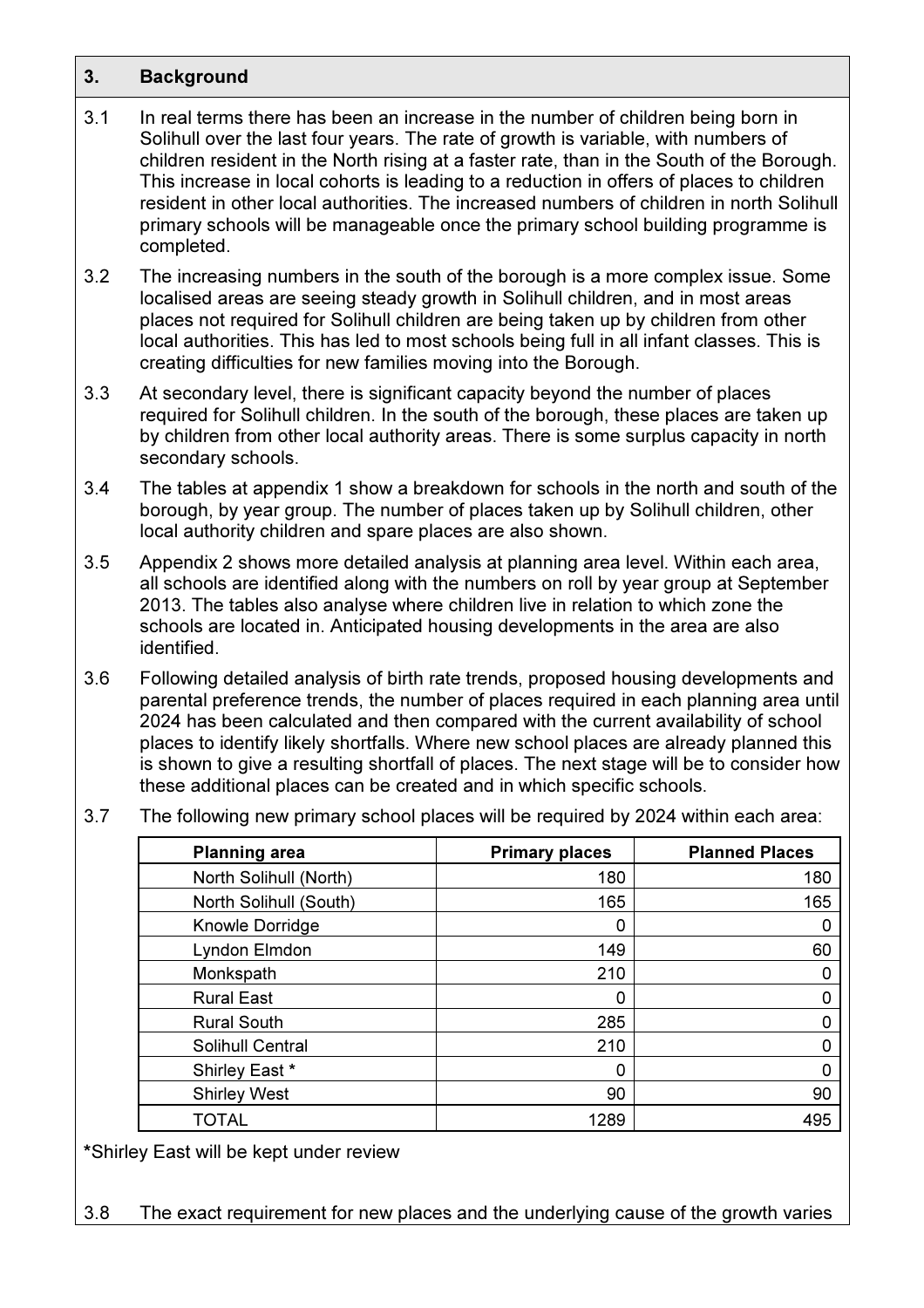by area; as such, the way in which the need for additional school places will be met will vary. For example in some areas the additional numbers of Solihull children applying for reception places will mean fewer places can be offered to children from out of Solihull, so there will be no need to increase the overall number of places.

- 3.9 Where the increased need is as a consequence of a rising number of Solihull children, officers will need to work with local schools to identify where and how additional capacity can be added. Where there is a specific need to alter existing, remodel or provide new school premises, funding sources and feasibility proposals will be developed as part of the Solihull Schools Asset Management Plan for 2014/15 onwards.
- 3.10 With regard to secondary school places, there is presently an overcapacity in most areas. Much of this overcapacity is taken up by children living in other local authority areas. As primary numbers rise, the cohorts of Solihull children entering secondary schools will increase, and there will be a corresponding reduction in surplus places.
- 3.11 The additional need arising from secondary age children moving into new housing developments over the next five years can be largely met from existing capacity. The only area that will need additional capacity during that time will be Arden School. The school is planning to add an additional form of entry from 2015.
- 3.12 Longer term, there may be pressures on Tudor Grange Academy as a consequence of the developments is its catchment area. This should be kept under review.

# 4. Evaluation of Alternative Option(s)

4.1 Officers will work with Schools to consider how the need for additional school places can be met and set out options within a School Organisation Plan.

# 5. Reasons for Recommending Preferred Option

5.1 The underlying cause of the potential growth needs to be analysed and options for adding capacity assessed in consultation with schools and Academies. The options can then be costed and compared with the capital allocation to ensure affordability.

# 6. Implications

# 6.1 Policy/Strategy Implications

- 6.2 Meeting the duty to involve: Schools and academies will be involved in determining the most appropriate way to respond to the need for additional school places. In the event that any establishments need to be enlarged in the future, appropriate consultation will take place with parents and the wider community on any specific proposals.
- 6.3 Financial Implications: There will be capital financial implications of making changes to the infrastructure of schools to enable capacity to increase. The DfE has allocated capital of £10.8M to the Local Authority for the period 2015 to 2017 to enable additional school places to be secured.
- 6.4 As part of the future reporting arrangements envisaged around the response to this report the Solihull Schools Asset Management Plan for 2014/15 onwards, due to be reported to the Cabinet Member Meeting in April, will begin to address the allocation of capital to support meeting this demand, specifically, as part of the Children Services Capital Programme for 2014/15.
- 6.5 Revenue costs of rising pupil rolls are funded through increases in Dedicated Schools Grant (DSG), from an annual October census, whilst the local funding